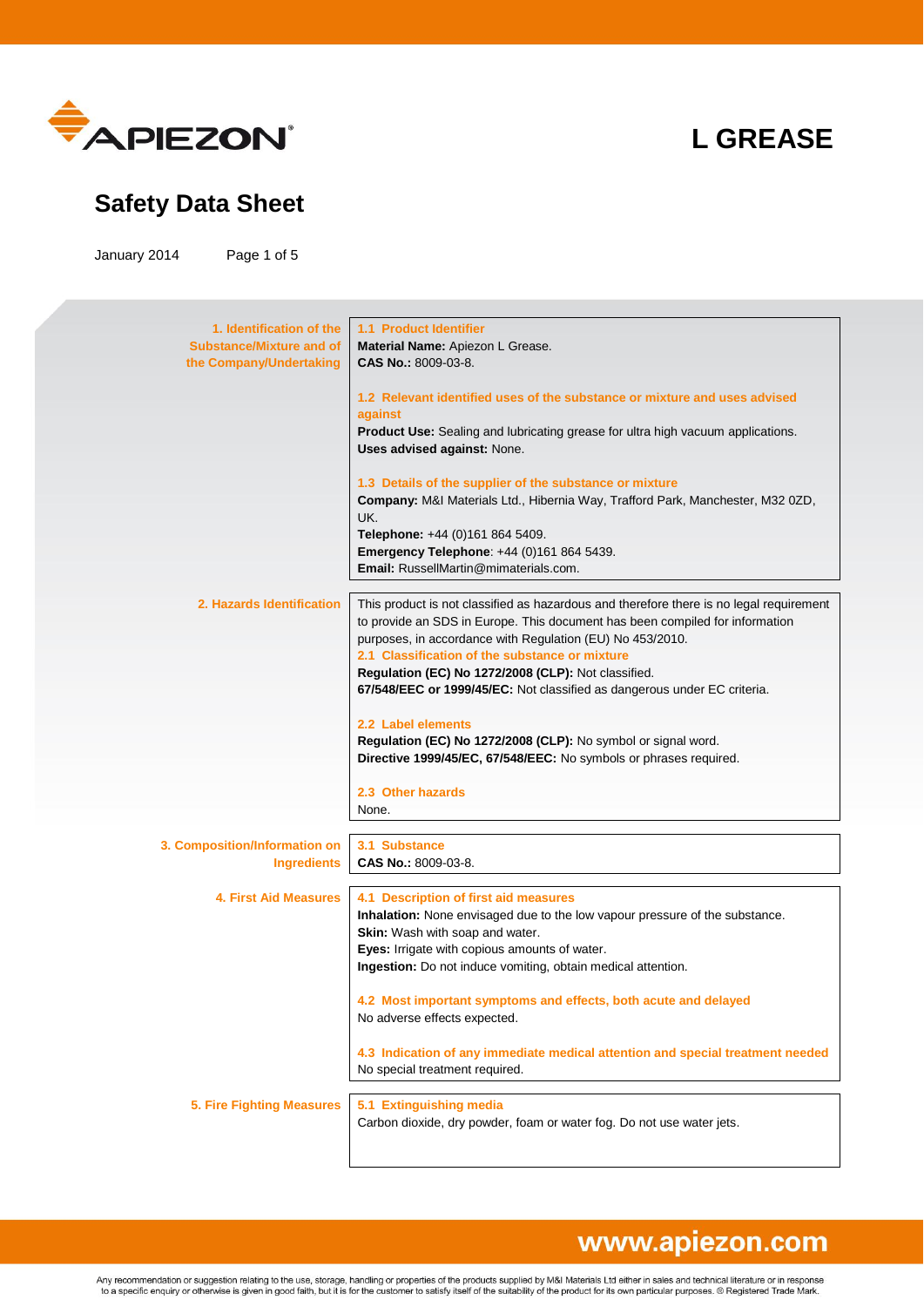

### **Safety Data Sheet**

January 2014 Page 2 of 5

|                                                 | 5.2 Special hazards arising from the substance or mixture<br>None.                                                                           |
|-------------------------------------------------|----------------------------------------------------------------------------------------------------------------------------------------------|
|                                                 | 5.3 Advice for fire fighters<br>No special precautions are required.                                                                         |
|                                                 |                                                                                                                                              |
| <b>6. Accidental Release</b><br><b>Measures</b> | 6.1 Personal precautions, protective equipment and emergency procedures<br>Spilt product constitutes a slip hazard. Avoid contact with eyes. |
|                                                 | <b>6.2 Environmental precautions</b>                                                                                                         |
|                                                 | No special precautions required.                                                                                                             |
|                                                 |                                                                                                                                              |
|                                                 | 6.3 Methods and material for containment and cleaning up                                                                                     |
|                                                 | Can be wiped from surfaces and residues cleaned with water and detergent.                                                                    |
| 7. Handling and Storage                         |                                                                                                                                              |
|                                                 | 7.1 Precautions for safe handling<br>No special precautions required.                                                                        |
|                                                 |                                                                                                                                              |
|                                                 | 7.2 Conditions for safe storage, including any incompatibilities                                                                             |
|                                                 | No special precautions required.                                                                                                             |
|                                                 |                                                                                                                                              |
|                                                 | 7.3 Specific end use(s)                                                                                                                      |
|                                                 | No special precautions required.                                                                                                             |
|                                                 |                                                                                                                                              |
| 8. Exposure Controls/                           | <b>8.1 Control parameters</b>                                                                                                                |
| <b>Personal Protection</b>                      | No relevant control parameters.                                                                                                              |
|                                                 |                                                                                                                                              |
|                                                 | <b>8.2 Exposure controls</b>                                                                                                                 |
|                                                 | The level of controls depends on the use. In most cases very small quantities of                                                             |
|                                                 | material are used. Eye washes should be available for emergency use.                                                                         |
|                                                 | Respiratory protection: None required.                                                                                                       |
|                                                 | Hand protection: Wash hands after use. For prolonged or repeated skin contact                                                                |
|                                                 | gloves are recommended.                                                                                                                      |
|                                                 | Eye protection: None required.                                                                                                               |
| 9. Physical and Chemical                        | 9.1 Information on basic physical and chemical properties                                                                                    |
| <b>Properties</b>                               | Appearance: Semi-solid yellow grease.                                                                                                        |
|                                                 | Odour: None.                                                                                                                                 |
|                                                 | pH: Not applicable.                                                                                                                          |
|                                                 | <b>Melting point:</b> 42 to $52^{\circ}$ C.                                                                                                  |
|                                                 | Initial boiling point and boiling range: >500°C.                                                                                             |
|                                                 | Flash point: >200°C.                                                                                                                         |
|                                                 | Flammability (solid, gas): Data not available.                                                                                               |
|                                                 | Upper/lower flammability or explosive limits: Data not available.                                                                            |
|                                                 | Vapour pressure: 7 x 10 <sup>-11</sup> Torr at 20°C.                                                                                         |
|                                                 | Vapour density: Not applicable.                                                                                                              |
|                                                 | Relative density: 0.896 at 20°C.                                                                                                             |
|                                                 | Water solubility: Insoluble.                                                                                                                 |
|                                                 | Solubility: Soluble in aromatic hydrocarbon solvents.                                                                                        |

### www.apiezon.com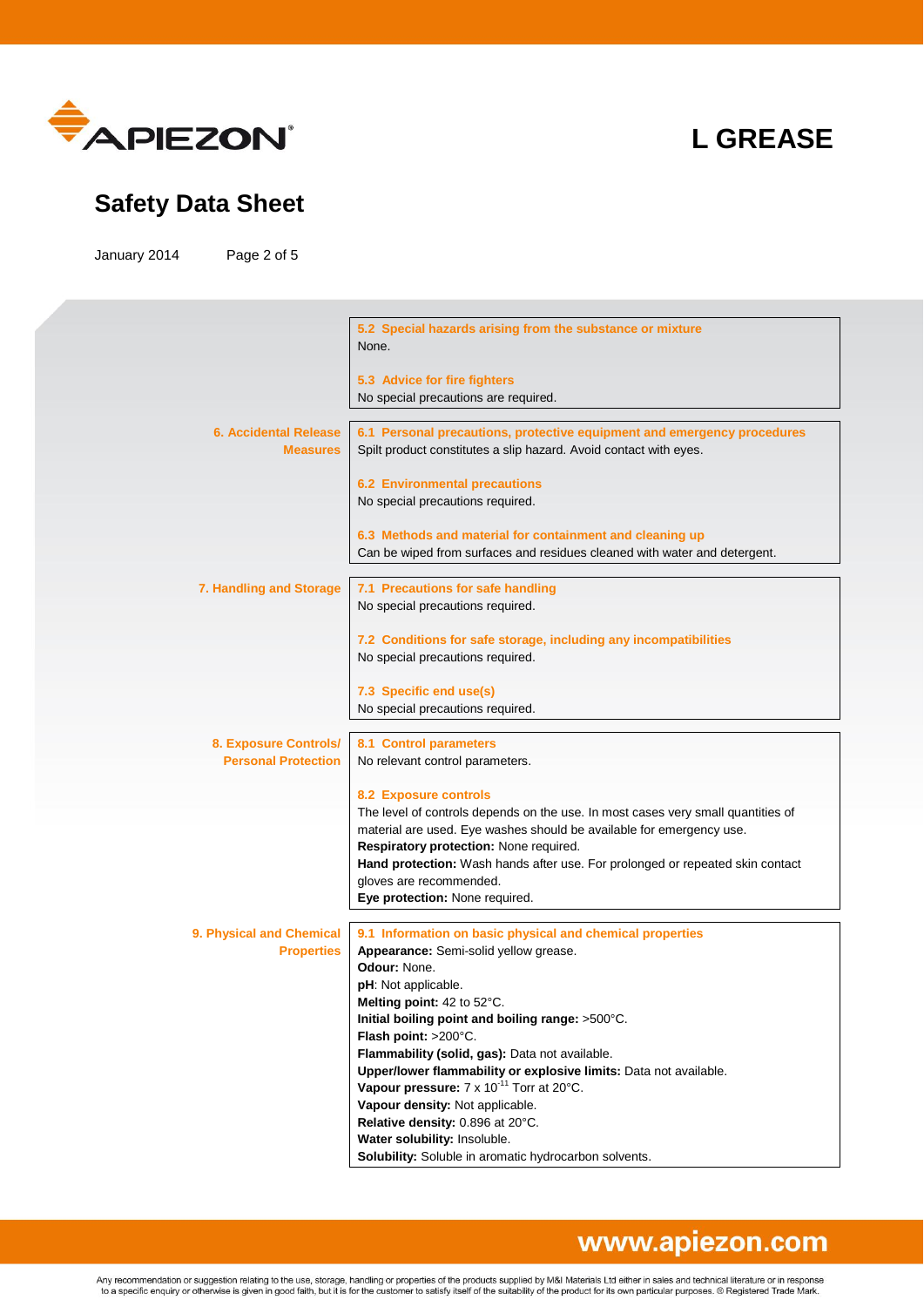

### **Safety Data Sheet**

January 2014 Page 3 of 5

|                                   | Partition coefficient: n-octanol/water: Data not available.                               |
|-----------------------------------|-------------------------------------------------------------------------------------------|
|                                   | Auto-ignition temperature: >250°C.                                                        |
|                                   | Decomposition temperature: Data not available.                                            |
|                                   | Viscosity: Not applicable.                                                                |
|                                   | Explosive properties: Data not available.                                                 |
|                                   | Oxidising properties: Data not available.                                                 |
|                                   | 9.2 Other information                                                                     |
|                                   | Not applicable.                                                                           |
|                                   |                                                                                           |
| 10. Stability and Reactivity      | 10.1 Reactivity                                                                           |
|                                   | Stable under normal conditions of use.                                                    |
|                                   |                                                                                           |
|                                   | 10.2 Chemical stability                                                                   |
|                                   | Stable under normal conditions of use.                                                    |
|                                   | 10.3 Possibility of hazardous reactions                                                   |
|                                   | Data not available.                                                                       |
|                                   |                                                                                           |
|                                   | <b>10.4 Conditions to avoid</b>                                                           |
|                                   | Temperatures >120°C.                                                                      |
|                                   |                                                                                           |
|                                   | 10.5 Incompatible materials                                                               |
|                                   | Strong oxidising agents.                                                                  |
|                                   |                                                                                           |
|                                   | 10.6 Hazardous decomposition products                                                     |
|                                   | None.                                                                                     |
| 11. Toxicological Information     | 11.1 Information on toxicological effects                                                 |
|                                   | Likely routes of exposure: Skin and eyes are the most likely routes for exposure.         |
|                                   | Accidental ingestion may occur. Inhalation is not expected to be a relevant route of      |
|                                   | exposure.                                                                                 |
|                                   | Acute oral toxicity: Low toxicity: LD50 >2000mg/kg.                                       |
|                                   | Acute dermal toxicity: Expected to be of low toxicity: LD50 >2000mg/kg.                   |
|                                   | Acute inhalation toxicity: Low volatility makes inhalation unlikely.                      |
|                                   | Skin corrosion/irritation: Repeated and prolonged skin contact may cause dry skin         |
|                                   | or irritation.                                                                            |
|                                   | Eye corrosion/irritation: May cause transient irritation.                                 |
|                                   | Respiratory or skin sensitisation: Not expected to be a skin sensitiser.                  |
|                                   | Aspiration hazard: Not considered an aspiration hazard.                                   |
|                                   | Carcinogenicity/mutagenicity: Not considered a mutagenic hazard or carcinogen.            |
|                                   | Note N: The classification as a carcinogen need not apply if the full refining history is |
|                                   | known and it can be shown that the substance from which it is produced is not a           |
|                                   | carcinogen.                                                                               |
| <b>12. Ecological Information</b> | When used and/or disposed of as indicated no adverse environmental effects are            |
|                                   | foreseen. Ecotoxicological effects based on knowledge of similar substances.              |
|                                   | 12.1 Toxicity                                                                             |
|                                   | Expected to be practically non-toxic.                                                     |
|                                   |                                                                                           |

### www.apiezon.com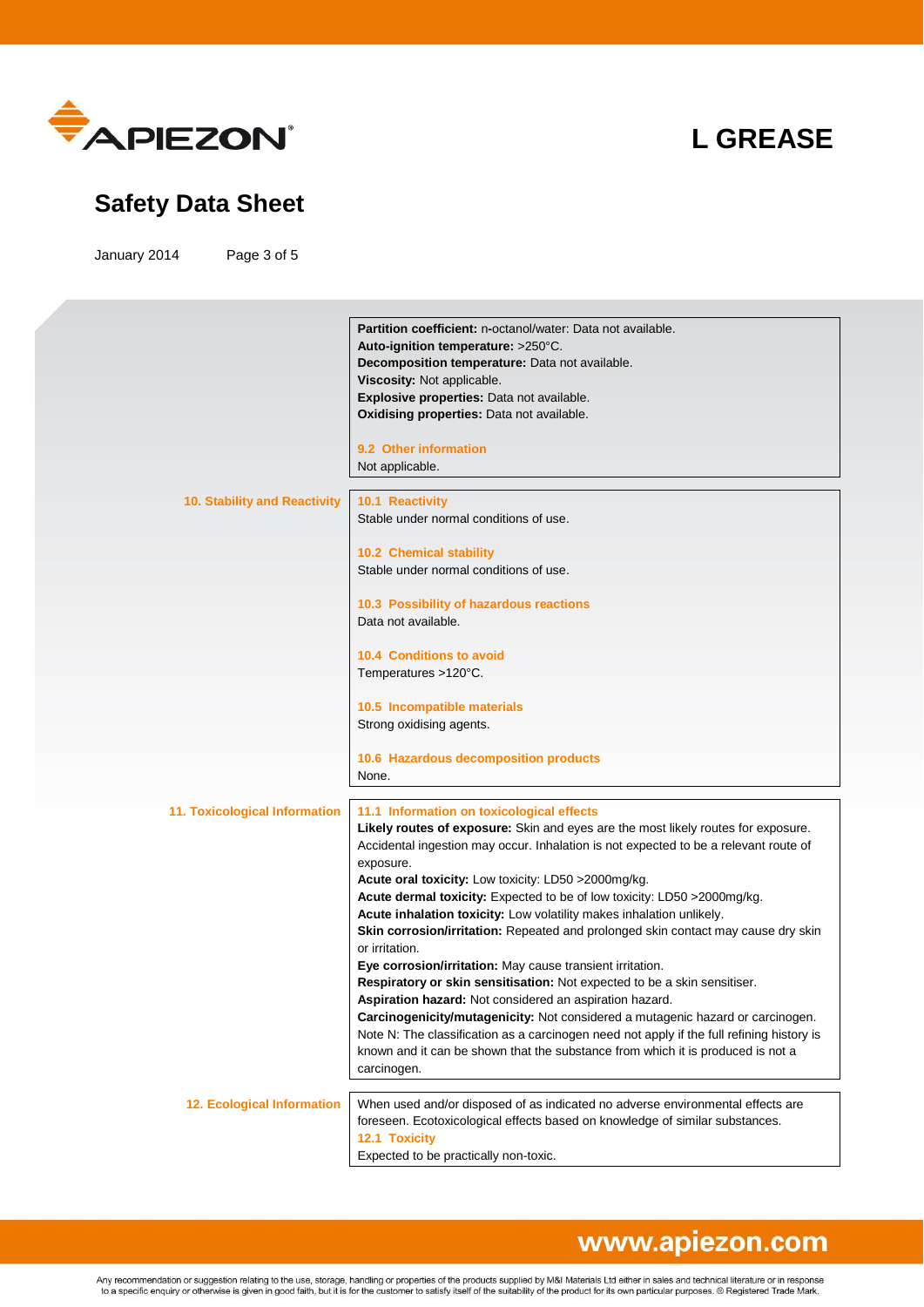

### **Safety Data Sheet**

January 2014 Page 4 of 5

|                                    | 12.2 Persistence and degradability<br>Inherently biodegradable.                                                                                                                                     |
|------------------------------------|-----------------------------------------------------------------------------------------------------------------------------------------------------------------------------------------------------|
|                                    | 12.3 Bioaccumulative potential<br>Has the potential to bioaccumulate.                                                                                                                               |
|                                    | 12.4 Mobility in soil<br>Product has low mobility in soil.                                                                                                                                          |
|                                    | 12.5 Results of PBT and vPvB assessment                                                                                                                                                             |
|                                    | The product does not meet criteria for toxicity which requires further assessment. It is<br>not considered PBT or vPvB.                                                                             |
|                                    | 12.6 Other adverse effects<br>No other adverse effects envisaged.                                                                                                                                   |
|                                    |                                                                                                                                                                                                     |
| <b>13. Disposal Considerations</b> | 13.1 Waste treatment methods<br>Product and packaging must be disposed of in accordance with local and national<br>regulations. May be incinerated. Unused product may be returned for reclamation. |
| <b>14. Transport Information</b>   | Not classified as hazardous under air (ICAO/IATA), sea (IMDG), road (ADR) or rail<br>(RID) regulations.                                                                                             |
|                                    | 14.1 UN number<br>Not relevant.                                                                                                                                                                     |
|                                    | 14.2 UN proper shipping name<br>Not relevant.                                                                                                                                                       |
|                                    | 14.3 Transport hazard class<br>Not relevant.                                                                                                                                                        |
|                                    | 14.4 Packing group<br>Not relevant.                                                                                                                                                                 |
|                                    | <b>14.5 Environmental hazards</b><br>Not relevant.                                                                                                                                                  |
|                                    | 14.6 Special precautions for user                                                                                                                                                                   |
|                                    | Not relevant.                                                                                                                                                                                       |
| <b>15. Regulatory Information</b>  | 15.1 Safety, health and environmental regulations/legislation specific for the<br>substance or mixture                                                                                              |
|                                    | Product is not subject to Authorisation under REACH.                                                                                                                                                |
|                                    | 15.2 Chemical safety assessment<br>A chemical safety assessment has been performed for this substance.                                                                                              |
| <b>16. Other Information</b>       | Compiled according to regulation 1907/EC/2006.                                                                                                                                                      |

# www.apiezon.com